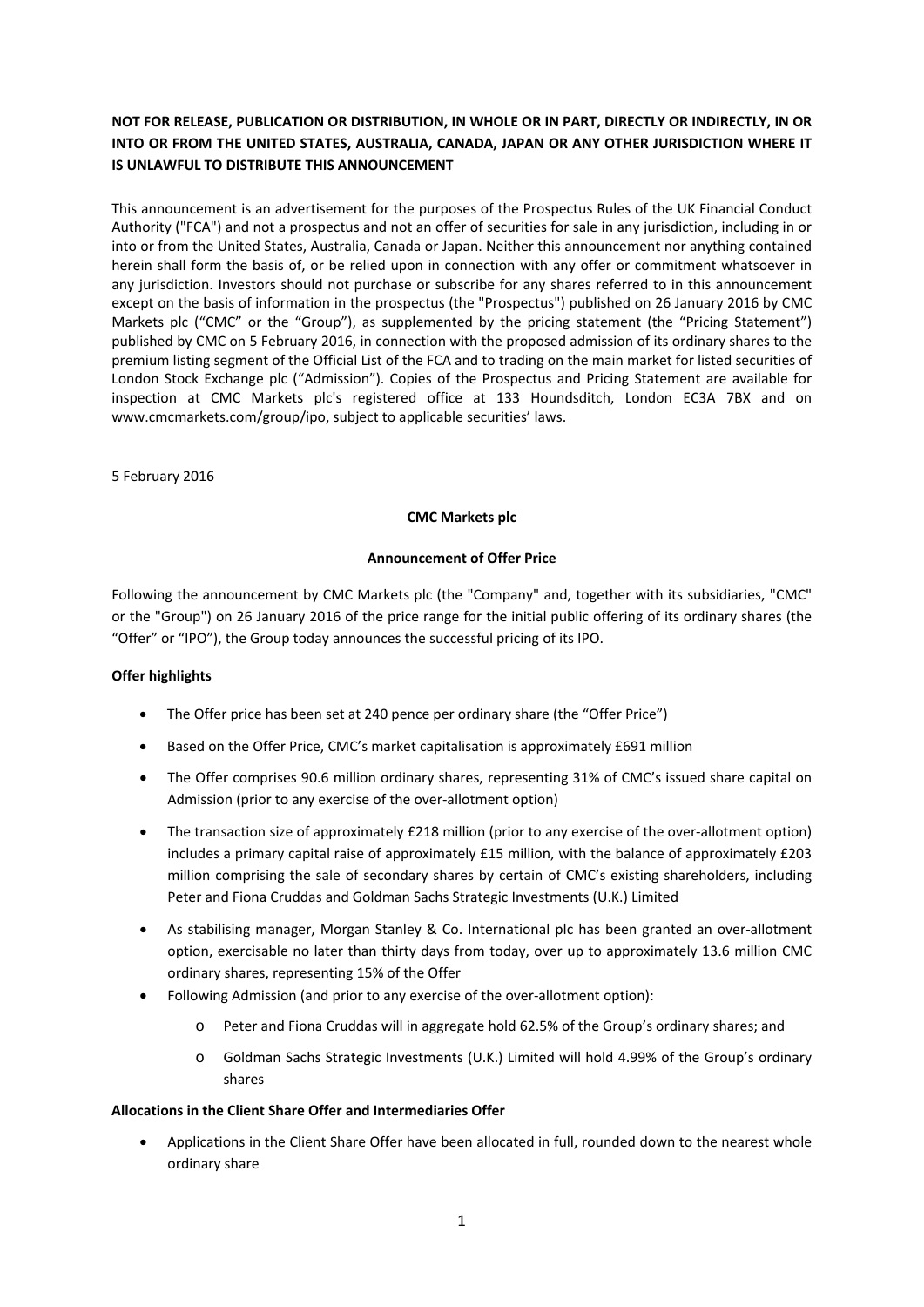Applications in the Intermediaries Offer have been allocated in full, rounded down to the nearest whole ordinary share, subject to a maximum allocation of 31,250 ordinary shares (worth £75,000.00 at the Offer Price)

### **Further information**

- Conditional dealings in CMC ordinary shares will commence on the London Stock Exchange at 8.00 am today
- Admission and the commencement of unconditional dealings in CMC ordinary shares are expected to take place at 8.00 am on 10 February 2016 under the ticker CMCX (ISIN: GB00B14SKR37)
- The Pricing Statement relating to the Offer will be submitted to the UKLA and will be available free of charge at the Company's registered office at 133 Houndsditch, London EC3A 7BX. In addition, the Pricing Statement will (subject to certain restrictions) be published on the Company's website at www.cmcmarkets.com/group/ipo

### **Commenting on today's announcement, Peter Cruddas, founder and Chief Executive Officer of CMC said:**

"Today marks a significant milestone for us all at CMC and I am incredibly proud of and grateful for the hard work of all of our employees in building CMC into the successful business it is today. The IPO marks the next step in our development. With our award-winning technology platform and our clear strategy for growth we look forward to the next chapter of the Group's story with both excitement and confidence. We have been very pleased with the response of investors to the offer and thank them for the strong interest they have shown. We are delighted to have our customers as shareholders as well as a core of high quality institutions who we believe will be long-term supporters of the business. Our performance since the start of 2016 continues to be strong, helped by the ongoing market volatility, and we start our life as a public company well-positioned for *continued growth and to deliver value for all of our shareholders."* 

### **Enquiries:**

Peter Cruddas, Chief Executive Officer Grant Foley, Chief Financial Officer and Head of Risk David Fineberg, Group Director of Trading Charlie Steel, Global Head of Corporate Development

### *Joint Global Co‐ordinator and Joint Bookrunner*

# **Goldman Sachs International: +44 (0) 20 7774 1000** Richard Cormack

Paul Miller James Lucas James Kelly

*Joint Global Co‐ordinator, Joint Bookrunner, Sole Sponsor and Stabilisation Manager*

### **Morgan Stanley & Co. International plc: +44 (0) 20 7425 8000**

Henrik Gobel Ben Grindley Max Mesny Angus Millar

### **CMC Markets plc +44 (0) 20 7170 8200**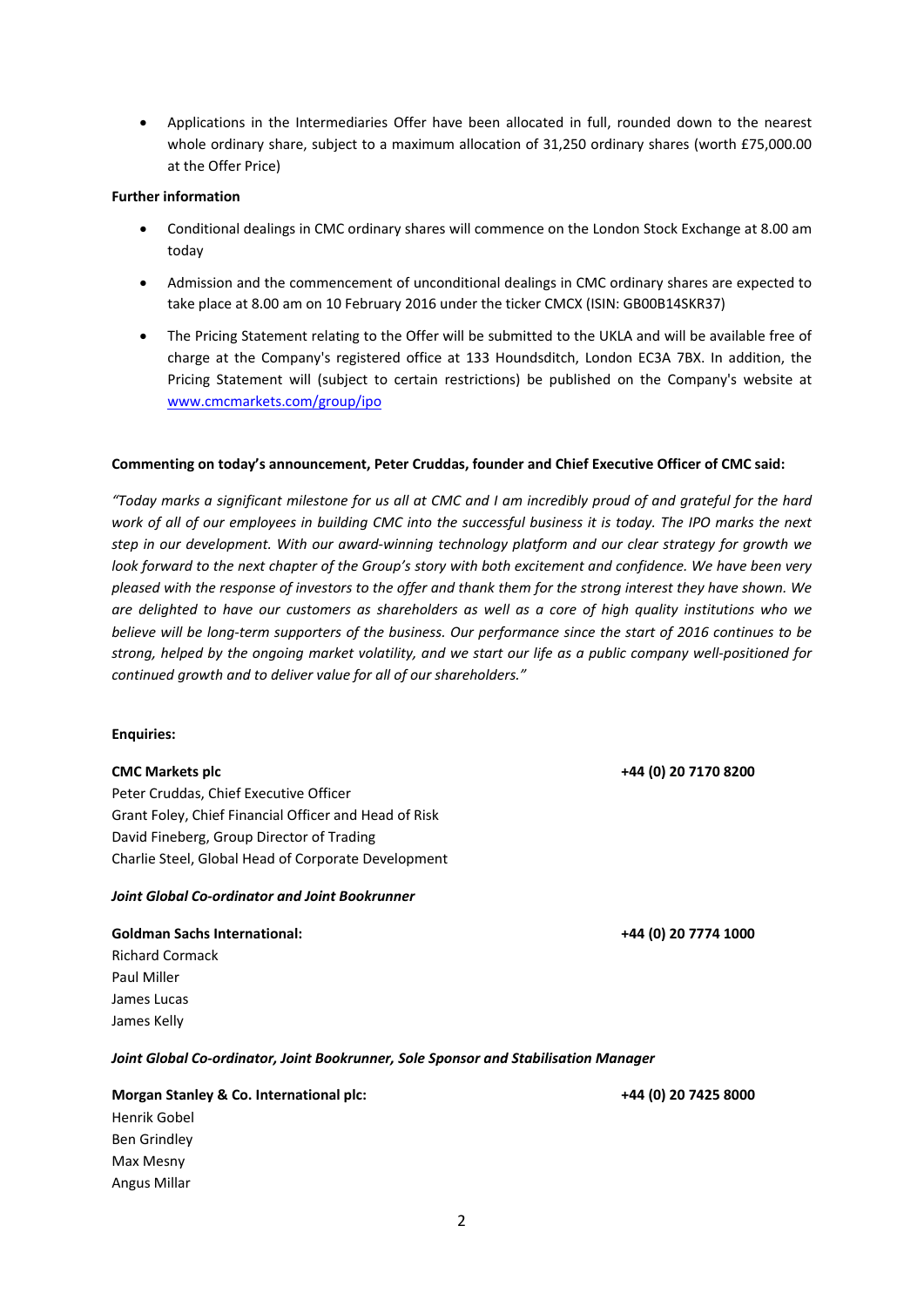### *Joint Bookrunner*

| <b>RBC Europe Limited:</b>                        | +44 (0) 20 7653 4000                 |
|---------------------------------------------------|--------------------------------------|
| <b>Oliver Hearsey</b>                             |                                      |
| Darrell Uden                                      |                                      |
| Martin Frowde                                     |                                      |
| Will Smith                                        |                                      |
| <b>Media Enquiries</b>                            |                                      |
| <b>Camarco (Public Relations Advisor to CMC):</b> | +44 (0) 20 3757 4984                 |
| Geoffrey Pelham-Lane                              |                                      |
| Ed Gascoigne-Pees                                 |                                      |
| Jennifer Renwick                                  |                                      |
| <b>Intermediaries Offer Enquiries</b>             |                                      |
| <b>Solid Solutions Associates (UK) Ltd:</b>       | +44 (0) 20 7549 1613                 |
|                                                   | intermediaries@solid-solutions.co.uk |
| <b>Nigel Morris</b>                               |                                      |
| Graham Webb                                       |                                      |

*Client Share Offer Enquiries*  **+44 (0) 20 3003 8303**

### **Disclaimer / Forward looking statements**

Important notice

Prices of shares as well as any dividends paid in respect of such shares may go down as well as up and in the worst case you could lose all of your investment. Past performance of CMC and information in this document should not be relied upon as a guide to future performance.

The contents of this announcement, which has been prepared by and is the sole responsibility of CMC, have been approved by Morgan Stanley & Co. International plc for the purposes of section 21(2)(b) of the Financial Services and Markets Act 2000, as amended ("FSMA"). This approval relates solely to the promotion of material in connection with the Offer and does not extend to the promotion of CMC products.

This advertisement does not constitute an offer or recommendation concerning the securities referred to in this advertisement. Any prospective investor is recommended to consult an independent professional adviser as to the suitability of the securities referred to in this advertisement for the person concerned.

The information contained in this announcement is for background purposes only and does not purport to be full or complete. No reliance may be placed for any purpose on the information contained in this announcement or its accuracy, fairness or completeness.

Neither this announcement nor the information contained herein is for publication, distribution or release, in whole or in part, directly or indirectly, in or into or from the United States (including its territories and possessions, any State of the United States and the District of Columbia), or to U.S. Persons as defined in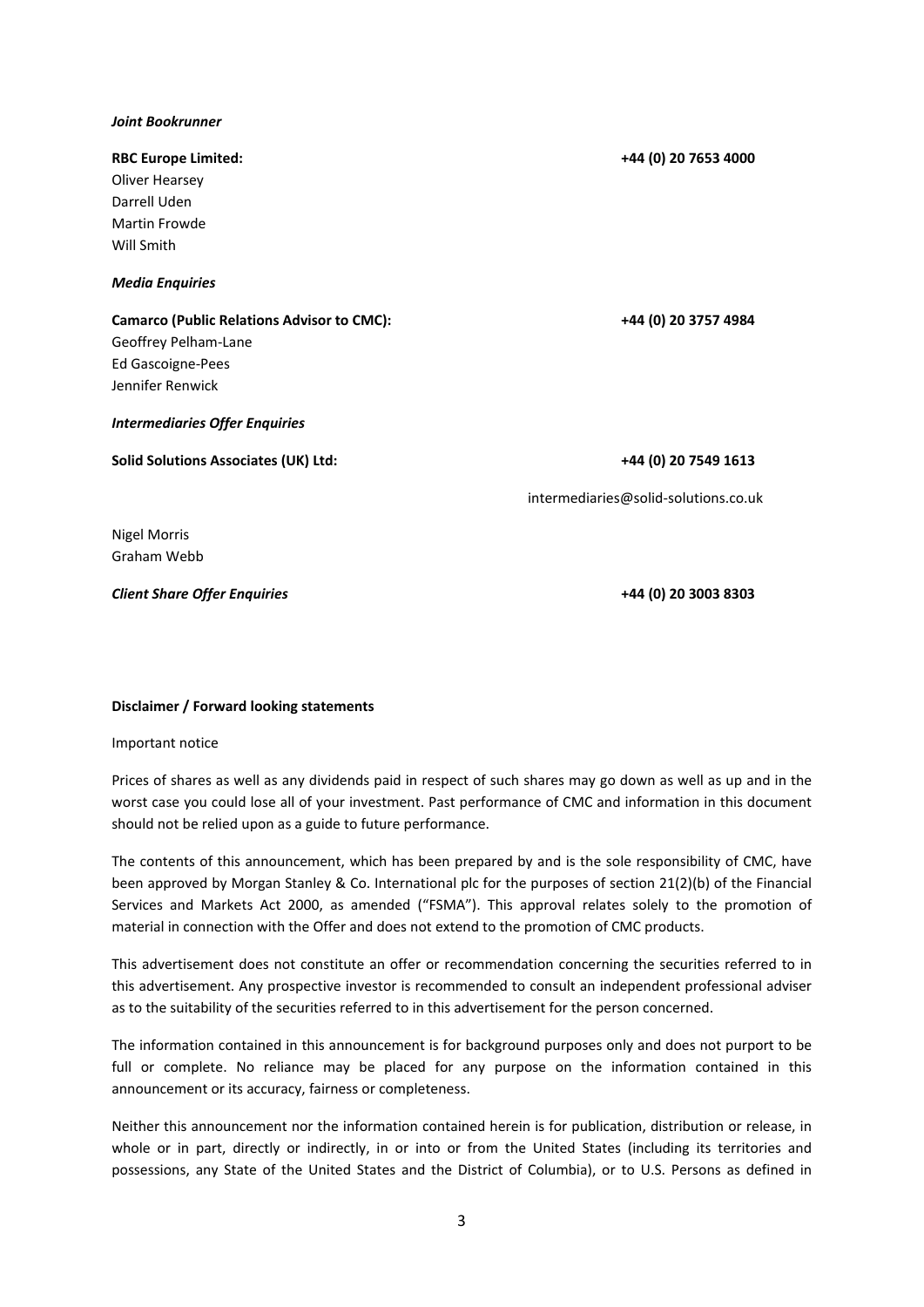Regulation S under the U.S. Securities Act (as defined below) Australia, Canada, Japan or any other jurisdiction where to do so would constitute a violation of the relevant laws of such jurisdiction. The Offer and the distribution of this announcement may be restricted by law in certain jurisdictions and persons into whose possession any document or other information referred to herein comes should inform themselves about and observe any such restriction. Any failure to comply with these restrictions may constitute a violation of the securities laws of any such jurisdiction.

This announcement does not contain or constitute an offer of, or the solicitation of an offer to buy or subscribe for, the securities referred to herein to any person in any jurisdiction, including the United States, Australia, Canada or Japan or in any jurisdiction to whom or in which such offer or solicitation is unlawful.

The securities referred to herein have not and will not be registered under the U.S. Securities Act of 1933, as amended (the "Securities Act") and may not be offered or sold, directly or indirectly, in or into the United States or to U.S. persons (as defined in Regulation S under the Securities Act) except pursuant to an exemption from, or in a transaction not subject to, the registration requirements of the Securities Act. The offer and sale of securities referred to herein has not been and will not be registered under the Securities Act or under the applicable securities laws of Australia, Canada or Japan and any sale of Shares in the United States or to U.S. persons (as defined in Regulation S under the Securities Act) will be made only to persons who are both "qualified institutional buyers" as defined in Rule 144A under the US Securities Act and "qualified purchasers" as defined in the US Investment Company Act of 1940. There will be no public offer of the Shares in the United States, Australia, Canada or Japan. Subject to certain exceptions, the Shares referred to herein may not be offered or sold in Australia, Canada or Japan or to, or for the account or benefit of, any national, resident or citizen of Australia, Canada or Japan.

In any EEA Member State other than the United Kingdom, this announcement is only addressed to and is only directed at qualified investors ("Qualified Investors") in that Member State within the meaning of Directive 2003/71/EC (together with any applicable implementing measures in any Member State). Any investment or investment activity to which this announcement relates is available in the United Kingdom and to Qualified Investors in any member state of the EEA other than the United Kingdom and will be engaged in only with such persons. Other persons should not rely or act upon this announcement or any of its contents.

This announcement contains statements that are, or may be deemed to be, "forward-looking statements". These forward‐looking statements may be identified by the use of forward‐looking terminology, including the terms "believes", "estimates", "plans", "projects", "anticipates", "expects", "intends", "may", "will" or "should" or, in each case, their negative or other variations or comparable terminology, or by discussions of strategy, plans, objectives, goals, future events or intentions. Forward‐looking statements may and often do differ materially from actual results. The forward‐looking statements reflect the Group's current view with respect to future events and are subject to risks relating to future events and other risks, uncertainties and assumptions relating to the Group's business, results of operations, financial position, liquidity, prospects, growth and strategies. The forward‐looking statements speak only as of the date they are made and cannot be relied upon as a guide to future performance.

Each of the Group and Goldman Sachs International, Morgan Stanley & Co. International plc, and RBC Europe Limited (together, the "Banks"), and their respective affiliates expressly disclaim any obligation or undertaking to update, review or revise any of the forward-looking statements contained in this announcement whether as a result of new information, future developments or otherwise.

This announcement is an advertisement and not a prospectus. Investors should not subscribe for or purchase any transferable securities referred to in this announcement except on the basis of information in the Prospectus published by CMC in connection with the proposed admission of its shares to the premium listing segment of the Official List of the FCA and to trading on the main market of the London Stock Exchange.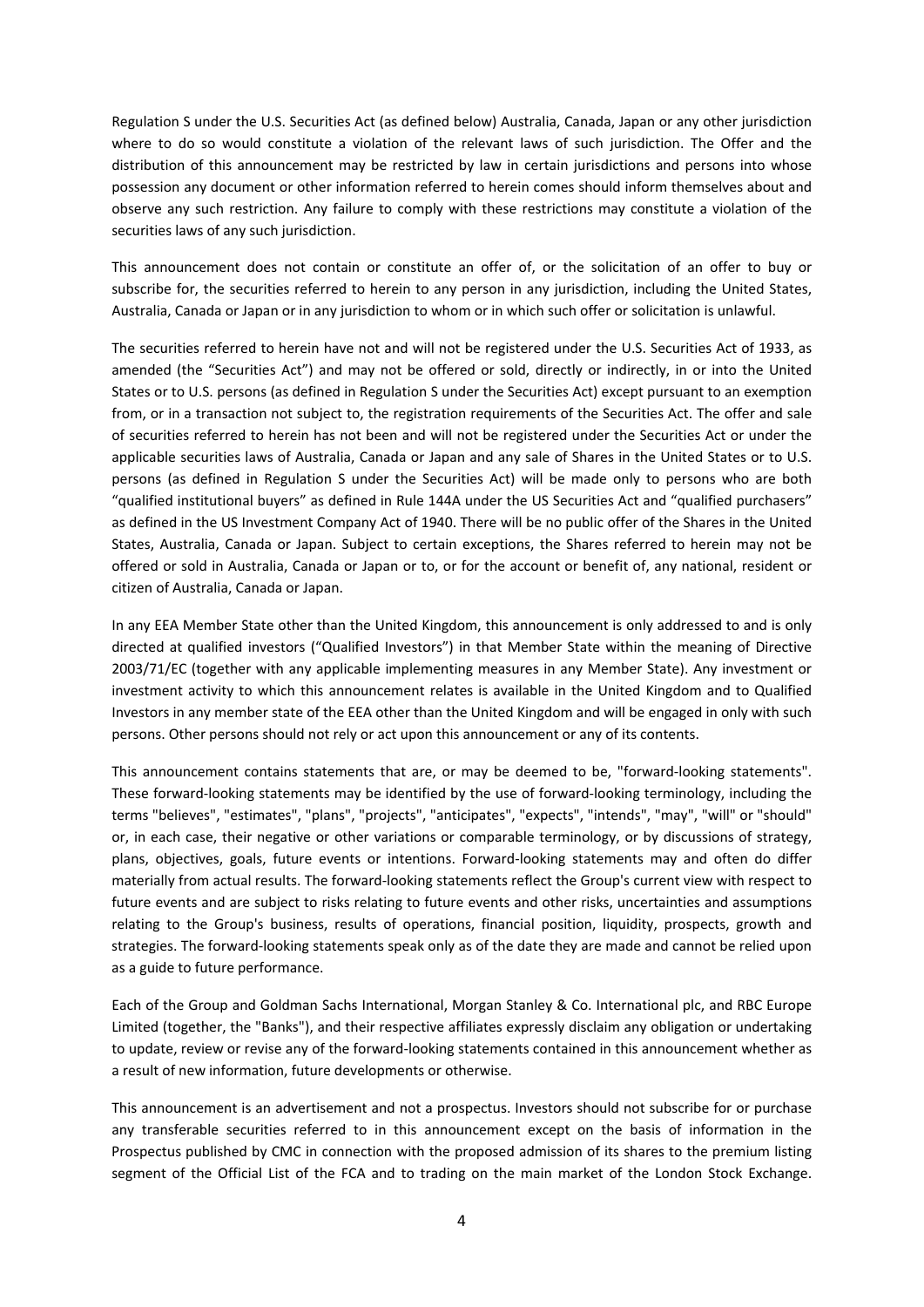Copies of the Prospectus are available from the Group's website, subject to applicable securities laws, and at the Group's registered office. Any purchase of shares in the proposed Offer should be made solely on the basis of the information contained in the final Prospectus issued by the Group in connection with the Offer. Before purchasing any ordinary shares, persons viewing this announcement should ensure that they fully understand and accept the risks which are set out in the Prospectus. The information in this announcement is for background purposes only and does not purport to be full or complete. No reliance may be placed for any purpose on the information contained in this announcement or its accuracy or completeness. This announcement does not constitute or form part of any offer or invitation to sell or issue, or any solicitation of any offer to purchase or subscribe for any shares or any other securities nor shall it (or any part of it) or the fact of its distribution, form the basis of, or be relied on in connection with, any contract therefore. The information in this announcement is subject to change.

The Offer timetable, including the date of Admission, may be influenced by a range of circumstances such as market conditions. There is no guarantee that the Offer will proceed and that Admission will occur and you should not base your financial decisions on the Group's intentions in relation to the Offer and Admission at this stage. Acquiring investments to which this announcement relates may expose an investor to a significant risk of losing all or part of the amount invested. Persons considering making such an investment should consult an authorised person specialising in advising on such investments. This announcement does not constitute a recommendation concerning the Offer. The value of shares can decrease as well as increase.

Each of Goldman Sachs International, Morgan Stanley & Co. International plc and RBC Europe Limited, who are each authorised by the Prudential Regulation Authority (the "PRA") and regulated by the FCA and the PRA in the United Kingdom, are acting exclusively for CMC and no‐one else in connection with the Offer. None of the Banks will regard any other person (whether or not a recipient of this document) as a client in relation to the Offer and will not be responsible to anyone other than the Group for providing the protections afforded to their respective clients nor for giving advice in relation to the Offer or any transaction or arrangement referred to herein.

In connection with the Offer, each of the Banks and any of their respective affiliates, acting as investors for their own accounts, may purchase shares and in that capacity may retain, purchase, sell, offer to sell or otherwise deal for their own accounts in such shares and other securities of the Group or related investments in connection with the Offer or otherwise. Accordingly, references in the Prospectus to the shares being offered, acquired, sold, placed or otherwise dealt in should be read as including any offer, sale, acquisition, placing or dealing in the shares by any of the Banks and any of their affiliates acting as investors for their own accounts. In addition, certain of the Banks or their affiliates may enter into financing arrangements and swaps in connection with which they or their affiliates may from time to time acquire, hold or dispose of shares. None of the Banks intends to disclose the extent of any such investment or transactions otherwise than in accordance with any legal or regulatory obligations to do so.

Apart from the responsibilities and liabilities, if any, which may be imposed on any of the Banks by the FSMA or the regulatory regime established thereunder, or under the regulatory regime of any jurisdiction where exclusion of liability under the relevant regulatory regime would be illegal, void or unenforceable, none of Banks or any of their respective affiliates, directors, officers, employees, advisers or agents accepts any responsibility or liability whatsoever for/or makes any representation or warranty, express or implied, as to the truth, accuracy or completeness of the information in this announcement (or whether any information has been omitted from the announcement) or any other information relating to CMC, its subsidiaries or associated companies, whether written, oral or in a visual or electronic form, and howsoever transmitted or made available or for any loss howsoever arising from any use of this announcement or its contents or otherwise arising in connection therewith.